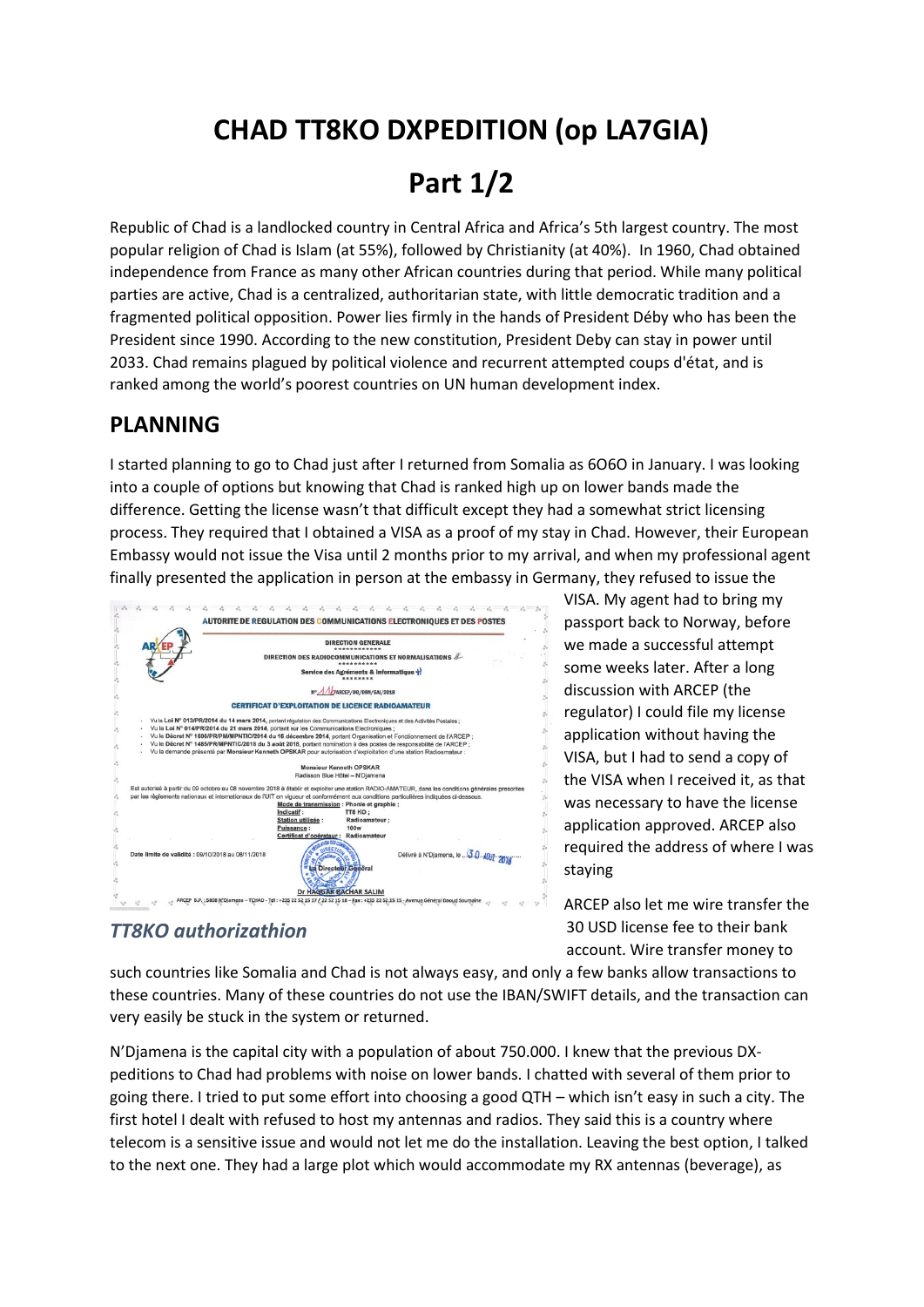well my low band verticals. After discussing the installation with them, they refused to do anything due to security until I sent a copy of the authorization. Obtaining the license took about one month. It was also forwarded to the security police. The reason was that there were a lot of Embassy's nearby the hotel, including the US Embassy, and the hotel wanted to check with the security police that transmission was ok. After security police had seen it, they confirmed the authorization was good. Hence, I had all permission that was necessary. I had the authorization issued by the Ministry, I had the security police confirmation, I had the Hotel Managers approval of my installation, and I also meanwhile had obtained equipment admission certificates to bring my equipment into Chad. All HF equipment to be imported temporary to Chad is by law subject to an admission fee (yes, I have a copy of the paragraphs).



*2 el Mosley beam up 25 meter*

Now, I was really looking forward to this trip. I

planned to install a 26-28m tall top loaded 160m vertical with 2-3 elevated radials, a 13m top loaded 80m vertical on Spider pole in the garden with ground radials. At the roof, 25m above ground level I planned to install my favorite Mosley mini 32AW 20-10m beam which has served me so well in the past 5 DXpeditions. It's a great beam! As well at the roof I would have my favorite homebrew fan dipole for 40+30m up about 25-30 meter. The dipole is made of spare parts, some left over antenna wire, baseboard as spacers, and I put it in a plastic bag. All my equipment weighted about 105 kg / 230 pound, I had about 1700m/5500 feet of wire and coax with me to Chad. I had an upgraded Elecraft K3 radio, a 1 kW JUMA lightweight amplifier, and an Elecraft KX3 as backup. I had a Remote QTH RX antenna system; a directional beverage kit and K9AY RX loop (4 directions)

[\(www.remoteqth.com\)](http://www.remoteqth.com/), including a custom-made RX controller. I also had some 250 m/ 800 feet of receiving 75 ohm coax, some sponsored by DX Engineering.





*40+30m homebrew fan dipole Beverage antenna 1.0m/3 feet height*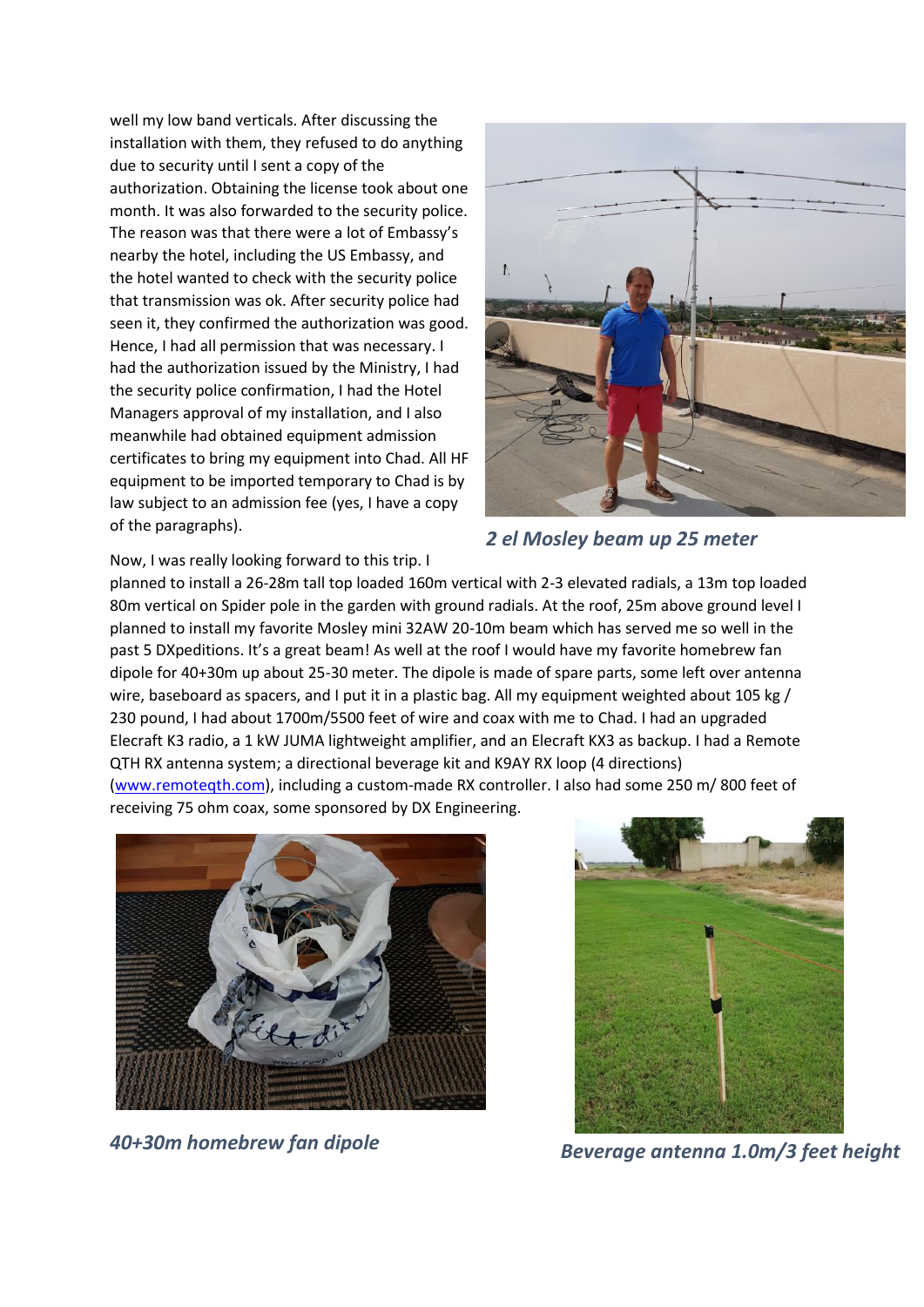#### **GOING TO CHAD**

The day of departure all gear was packed. I had a full working day at the office before I headed to Oslo airport in the afternoon. I checked-in on an Ethiopian Airlines flight going to N'Djamena with a change of flight in Addis Ababa, before the final leg to Chad.

Arriving in the very small airport in N'Djamena the following day, I was quite relieved to see all my luggage at the bag belt. I headed for baggage screening, but when they checked all my gear, they immediately took all my bags and locked them in a room out of my sight. I showed them all papers, but still had to wait for the big boss. It was 3-4 other people in same situation. I was worried, but after 30 min waiting time, I met the big boss in his office smoking a cigar. He checked all my papers, we had a brief chat, and he said I could go if I took the gear with me when I left Chad. I was very relieved when I headed for the hotel. Despite all the discussion with the hotel about my room location facing the North side of the building, they had failed to make a reservation in the part I wanted. It took a while to sort out this, but finally I was happy and could continue with the installation. The hotel manager wanted me to rest, but there was no time for resting in the schedule so after 2,5 hours my beam, dipoles and 200m beverage to EU/NA was up, and radio and all gear installed just prior to sunset. The installation was carefully planned upfront and all bags packed accordingly. The hotel had provided me with many detailed photos, so I knew exactly how it looked. I knew all about their satellite dishes, the weather station, the lightning arrestors, the security cameras, the router, dimensions of roof&hotel, directions, heights of structures and so on.



*80m top loaded vertical*

I planned to install the 80m antenna the following day, and 160m the third day if the beverage worked well. The first night I started on 15m before I changed to 40m about 22 UTC. The signals were fantastic on 15 and 40m. The beam was excellent in that position up 25m. The beverage was located about 150m from the hotel and in a 500m/1500 feet radius there were almost no houses. The beverage was very quiet, and many NA stations had booming signals throughout the night on 40m (S9)

After 43 hours (!) with almost no rest, I slept for 3 hours that night before I continued. I had a great time! The next day at lunch time I installed the 80m vertical antenna, as I planned to be on 80m in the evening. At the same time, I had a phone call from the reception. There were some people looking for me, and in the reception the national security police waited. We had a talk about my

equipment and authorization for about 20 minutes. They said they would return later that evening to

check my station. I did not mind. I continued with the transmission. Still great signal all over! Late in the afternoon the Mosley beam failed! I had high SWR and the PA tripped, still I run the pileup with 3W for some minutes! After some checking's, I decided to continue with the backup dipole (yes always bring spare parts and backups...).